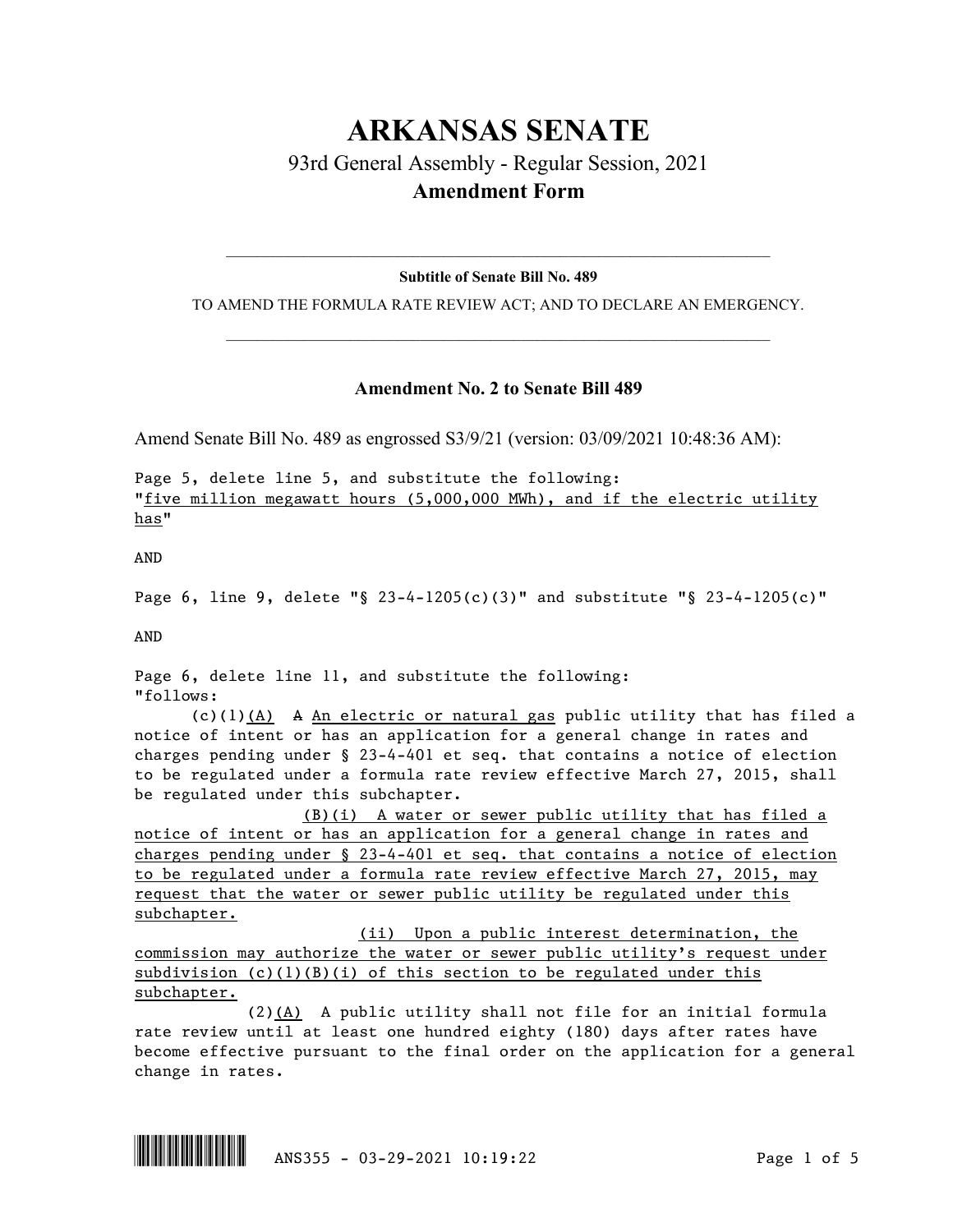(B) A public utility that has filed a notice of intent or has an application for a general change in rates and charges pending under § 23-4-401 et seq. that contains a notice of election to be regulated under a formula rate review effective March 27, 2015, may file for the initial formula rate review one hundred fifty (150) days after rates have become effective pursuant to the final order in the general rate case."

AND

Page 6, line 21, delete "seven"

AND

Page 6, delete line 22, and substitute the following: "five million megawatt hours (5,000,000 MWh), the commission shall, and for all other utilities the commission may approve changes"

AND

Page 7, delete line 3, and substitute the following: "support any portion of the electing public utility's projected data through the"

AND

Page 9, line 20, delete " $(g)(2)$ " and substitute " $(g)(4)$ "

AND

Page 9, line 21, delete  $"(\underline{a})(4)"$  and substitute  $"(\underline{a})(2)(\underline{A})(i\underline{i})"$ 

AND

Page 9, delete lines 24 and 25, and substitute the following: "factors unique to the public utility.

(2) The Arkansas Public Service Commission shall not make any adjustments to the rates that are approved in the application for a general change in rates and charges during the formula rate review term except for those made under  $\S$  23-4-1205(c)(3)(B).

(3) If a public utility has designated its formula rate review test period as based on a projected year under § 23-4-1205(a)(2), the public utility shall be allowed to recover its allowance for funds used during construction that is determined according to the uniform system of accounts adopted by the Arkansas Public Service Commission and any applicable accounting guidance issued by the Federal Energy Regulatory Commission and conforms with generally accepted accounting principles, through rates developed using a projected year.

(4) Unless the Arkansas Public Service Commission finds that it is in the public interest and makes specific findings in support, the Arkansas Public Service Commission shall not approve any"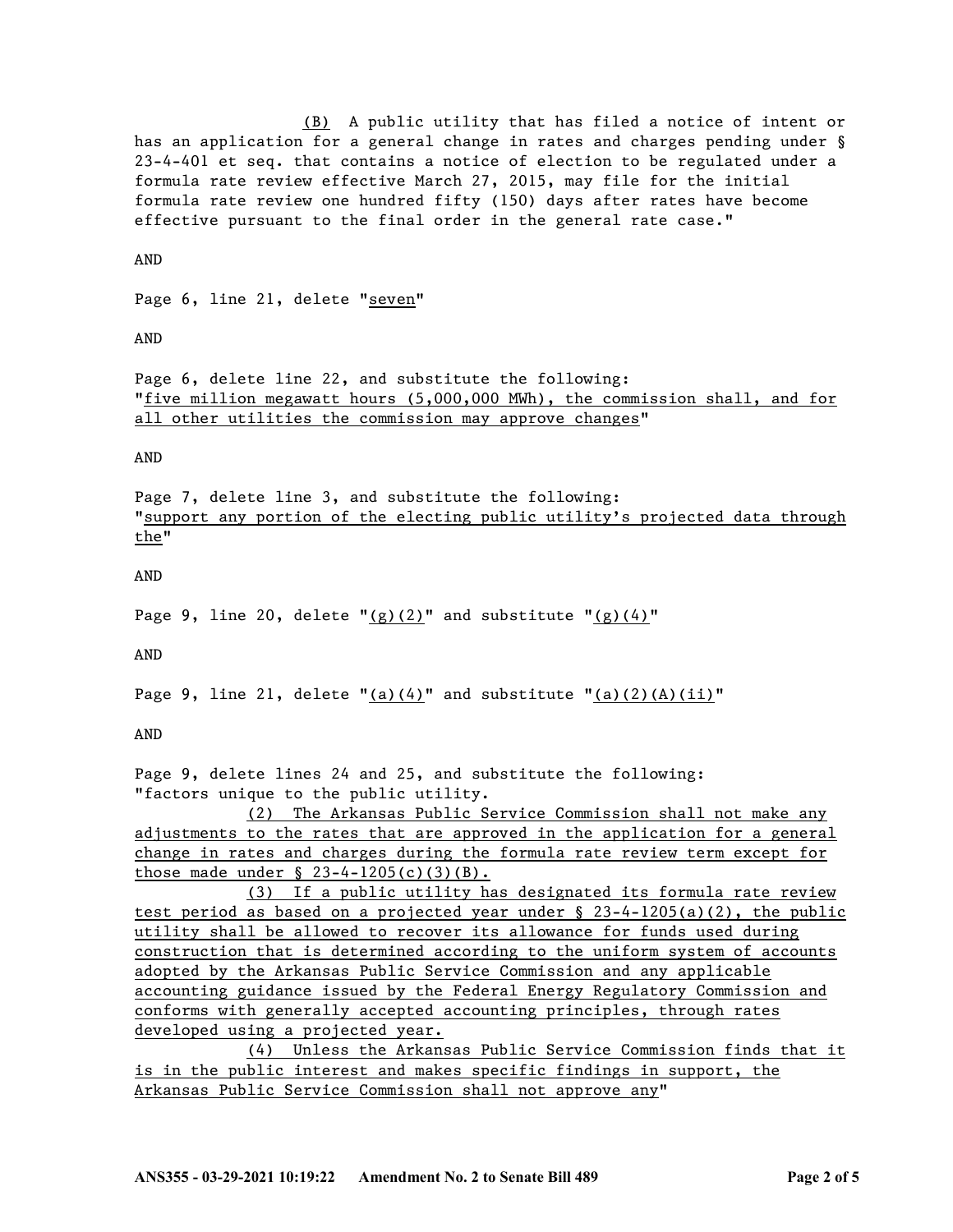AND

Page 9, delete lines 29 through 36, and substitute the following: "charges, including a review of all of the components of a public"

AND

Page 10, delete line 1 and 2

AND

Page 10, delete lines 9 through 17, and substitute the following: "rates or charges, except that an adjustment shall not be approved under this subsection that is inconsistent with other provisions of this chapter."

AND

Page 10, delete lines 31 and 32, and substitute the following: "usage for the class as a whole in excess of five million megawatt hours (5,000,000 MWh), the commission shall, and for all other utilities the commission may, adjust the cost allocation, with"

#### AND

Page 11, delete lines 18 and 19, and substitute the following: "years beyond the initial term.

(ii) Except as provided in subdivision

 $(a)(2)(A)(iii)$  of this section, as part of granting any extension of the initial term of a formula rate mechanism, the public utility may propose and the commission may make the following adjustments, consistent with this subchapter and other applicable statutory provisions for a public utility or any other party to a proceeding subject to the commission's jurisdiction that may be proposed, and the commission may approve:

(a) Reasonable and necessary revisions to the formula rate plan mechanism proposed by the parties that are necessary to ensure that the mechanism is consistent with the public interest but that do not materially change the provisions of the formula rate plan mechanism; and (b) An increase or decrease to the utility's authorized return on equity by no more than ten (10) basis points based upon consideration of  $\S$  23-4-410(c)-(e), including making any required findings.

(iii) For an electric utility if the electric"

AND

Page 11, delete line 23, and substitute the following: "the class as a whole in excess of five million megawatt hours (5,000,000"

AND

Page 12, delete line 1, and substitute the following: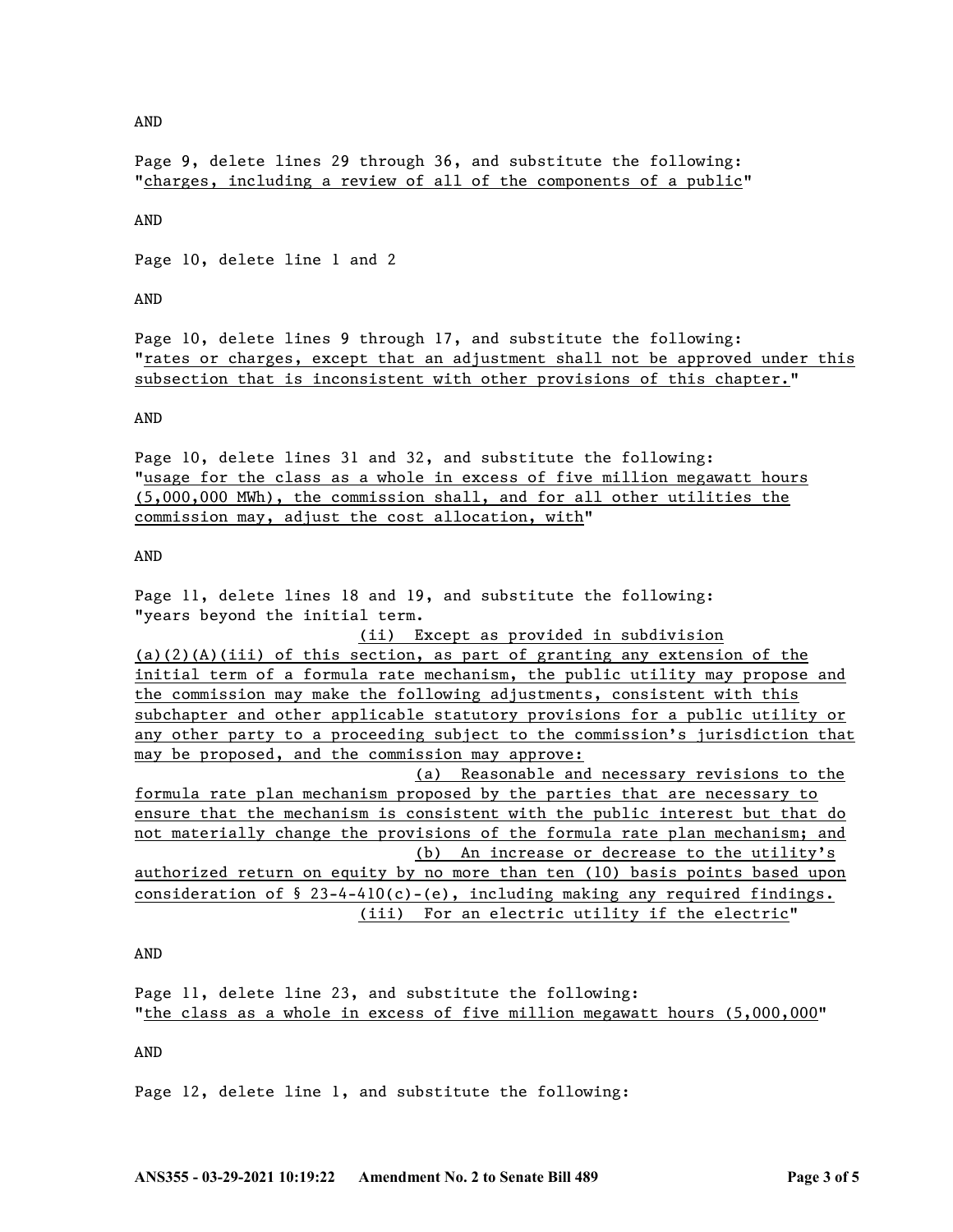"in excess of five million megawatt hours (5,000,000 MWh), the commission"

AND

Page 12, delete line 15, and substitute the following: "the class as a whole in excess of five million megawatt hours (5,000,000"

AND

Page 12, delete line 29, and substitute the following: "excess of five million megawatt hours (5,000,000 MWh):"

#### AND

Page 14, delete line 21, and substitute the following: "five million megawatt hours (5,000,000 MWh):"

#### AND

Page 14, delete lines 32 through 34, and substitute the following: "(C) The target return rate in effect during the five-year term of the formula rate review mechanism shall be set equal to an amount that is ten (10) basis points lower than the target return rate in effect during the initial five-year term of the formula rate review mechanism;"

AND

Page 15, delete line 18, and substitute the following: "five million megawatt hours (5,000,000 MWh), to the extent practicable, the"

AND

Page 17, delete line 24, and substitute the following:

"(B) If the public utility, during the five-year term of an extension, for an electric public utility with a formula rate review mechanism that uses a test period based on a projected year with an initial five-year term that was approved an in effect by the commission before March 15, 2021, for an electric utility whose largest class of customers with the highest level of consumption per customer that has rates that include a demand component, and any successors to such a class, as they existed on January 1, 2021, has an annual usage for the class as a whole in excess of five million megawatt hours (5,000,000 MWh), does not file an application for"

AND

Page 17, line 27, delete "the public utility" and substitute "the electric utility"